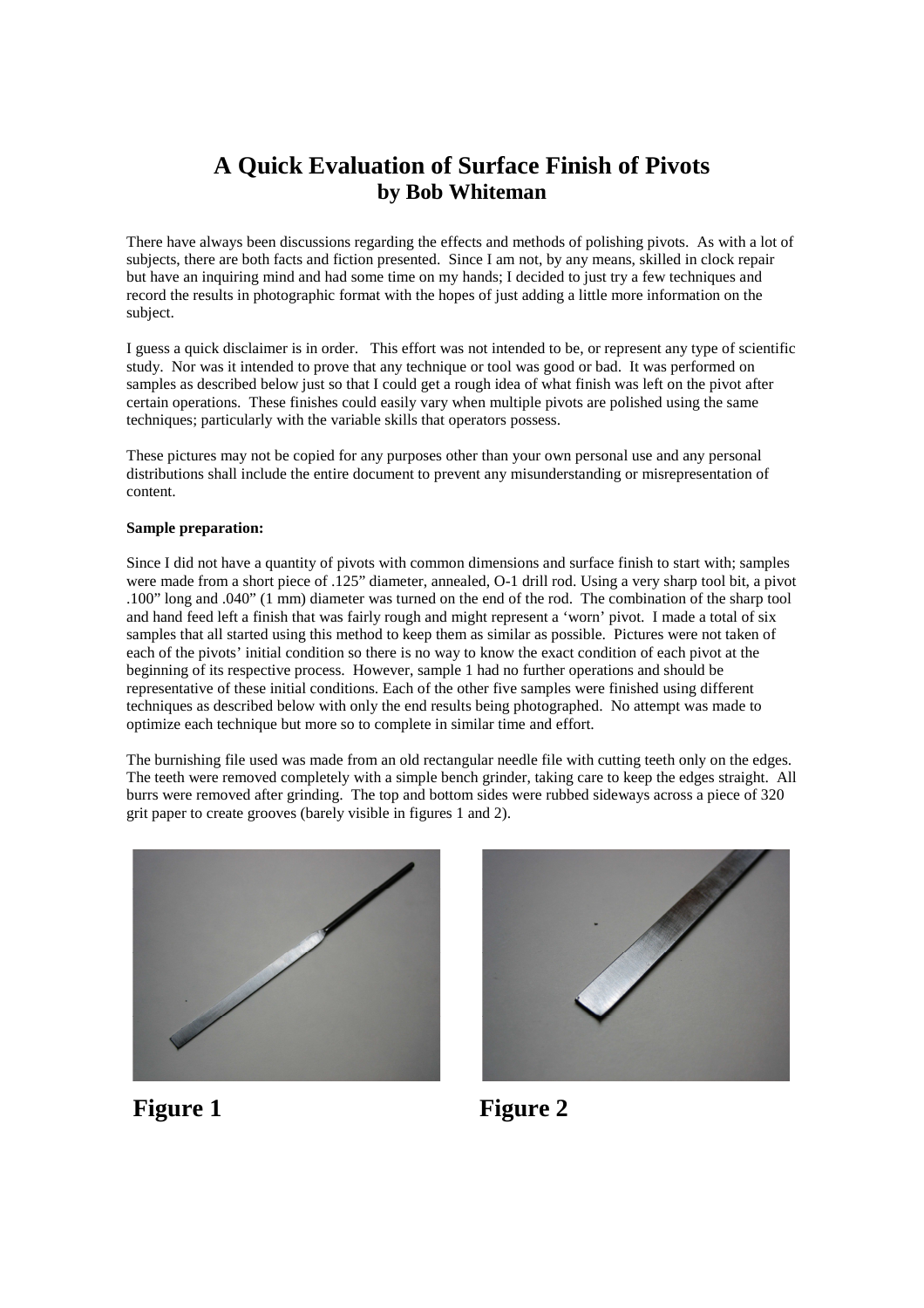Throughout the remainder of this document I will refer to the samples by number. Each sample has had a different process applied and is described below. Many more could have been done but would have required more time and effort than I wanted to put into this project. I tried to list just enough detail so that it would be clear how these steps were performed and what tools were used.

The samples were created as indicated in the steps below.

## **Sample 1:**

- As turned

## **Sample 2:**

- Turned
- Filed using a #6 cut Grobet knife needle file (MSC # 60235264)

#### **Sample 3:**

- Turned
- Filed (same as Sample 2)
- Polished with Cratex<sup>TM</sup> abrasive stick X-fine grade

#### **Sample 4:**

- Turned
- Filed (Same as Sample 2)
- Polished with 320 grit wet/dry silicon carbide paper with oil

# **Sample 5:**

- Turned
- Filed (Same as Sample 2)
- Polished with 320 grit wet/dry silicon carbide paper with oil
- Polished with 1000 grit wet/dry silicon carbide paper with oil

#### **Sample 6:**

- Turned
- Filed (Same as Sample 2)
- Burnished with oil

#### **Picture Descriptions:**

The following section contains the pictures and a brief comment as necessary. The first set of pictures were taken using a digital camera with a microscope attachment. The zoom level was kept at a point where it might be possible to see that some finishes may look good to the naked eye but actually are poor for what might be desired of reconditioned pivots. To best see the surface texture, four pictures of each pivot at increasing levels of magnification and orientation were taken using a Scanning Electron Microscope (SEM). The SEM provides a level of detail that obviously can not be obtained with optical microscopes. I hope that these help provide some knowledge and interest pertaining to pivot polishing. I will let you make your own judgments as to the process you like or dislike. Again, I am not a clock professional and most of you have done more repair work in one day than I have done total.

# **Enjoy:**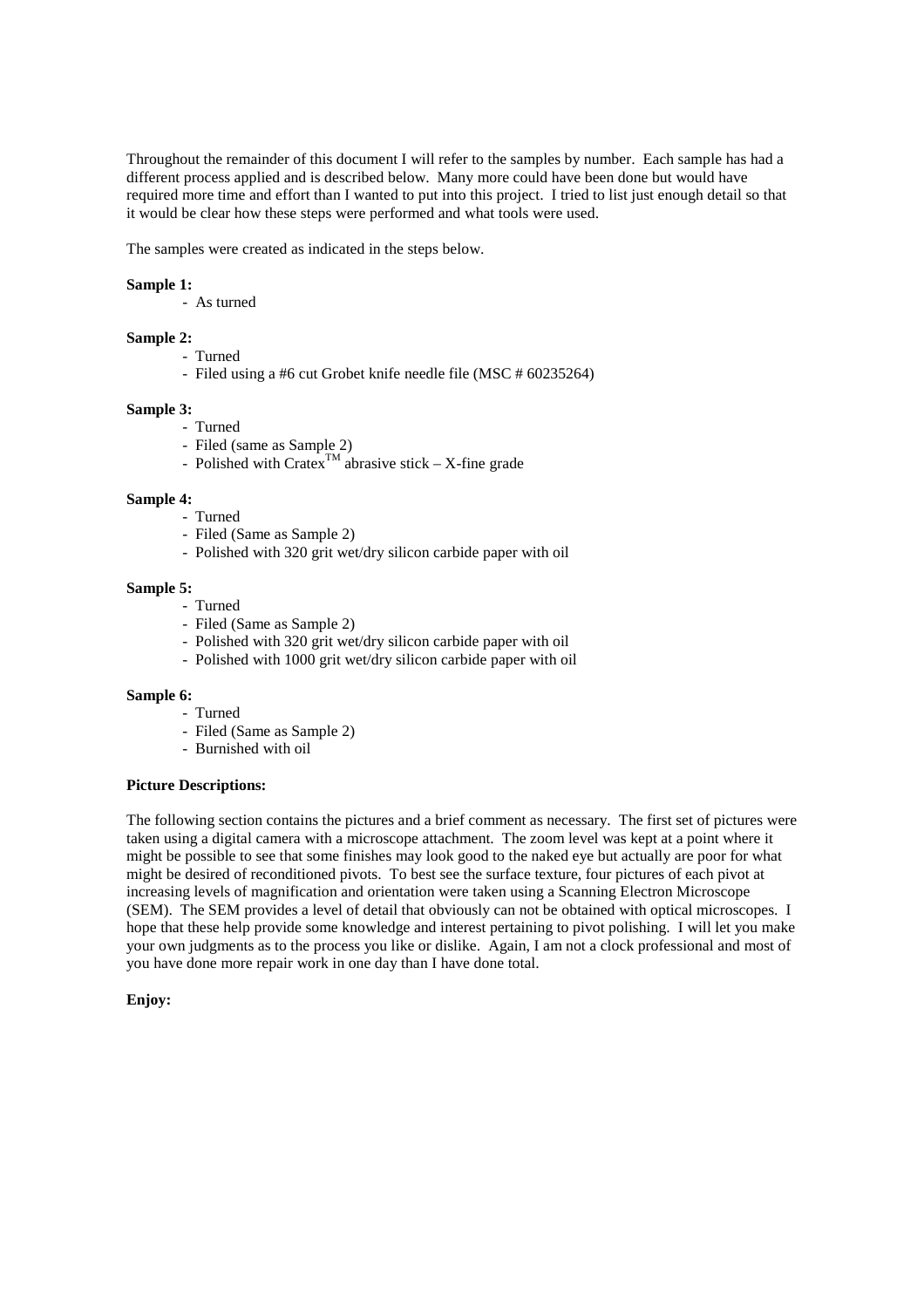# **Explanation of Pictures:**

Each SEM picture is marked with the magnification level and a thin white bar indicating the 'scale', similar to what you would see on a road map. The example picture shown in Figure 3 was taken at a 50x magnification level with the scale bar indicating a distance of 100um (.004"). For this picture the short white bar would be the approximate length of the thickness of a sheet of paper. The fourth and last picture of each sample group was taken at a 1,000x magnification level with the scale bar indicating a length of 10um (.0004").

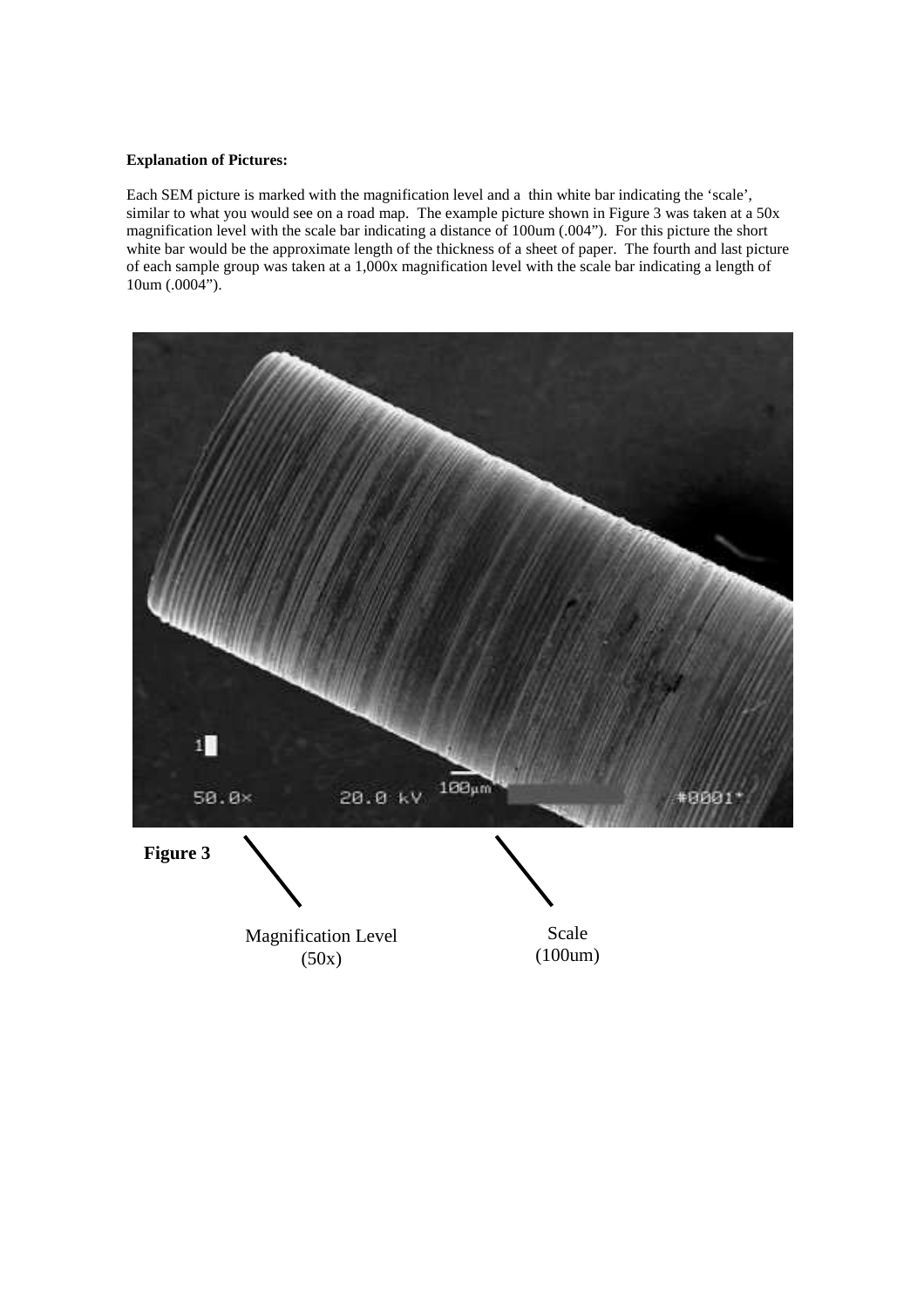



Sample 1 Sample 2

On Sample 1 you can see the scores left by the turning process and those are easily visible with the naked eye. In sample 2 the file has smoothed the surface to the point the pivot may look good wothout magnificaiton.





Sample 3 Sample 4

Sample 3, after being polished with the Cratex stick, has a nice shine and would look good to the naked eye, while Sample 4 shows some features left from the sandpaper, but still looks good.







Sample 5 and 6 both look good at this point. The 1000 grit paper has done a pretty good job but SEM photos show the differences. Unfortunately the nice finish makes the photos difficult.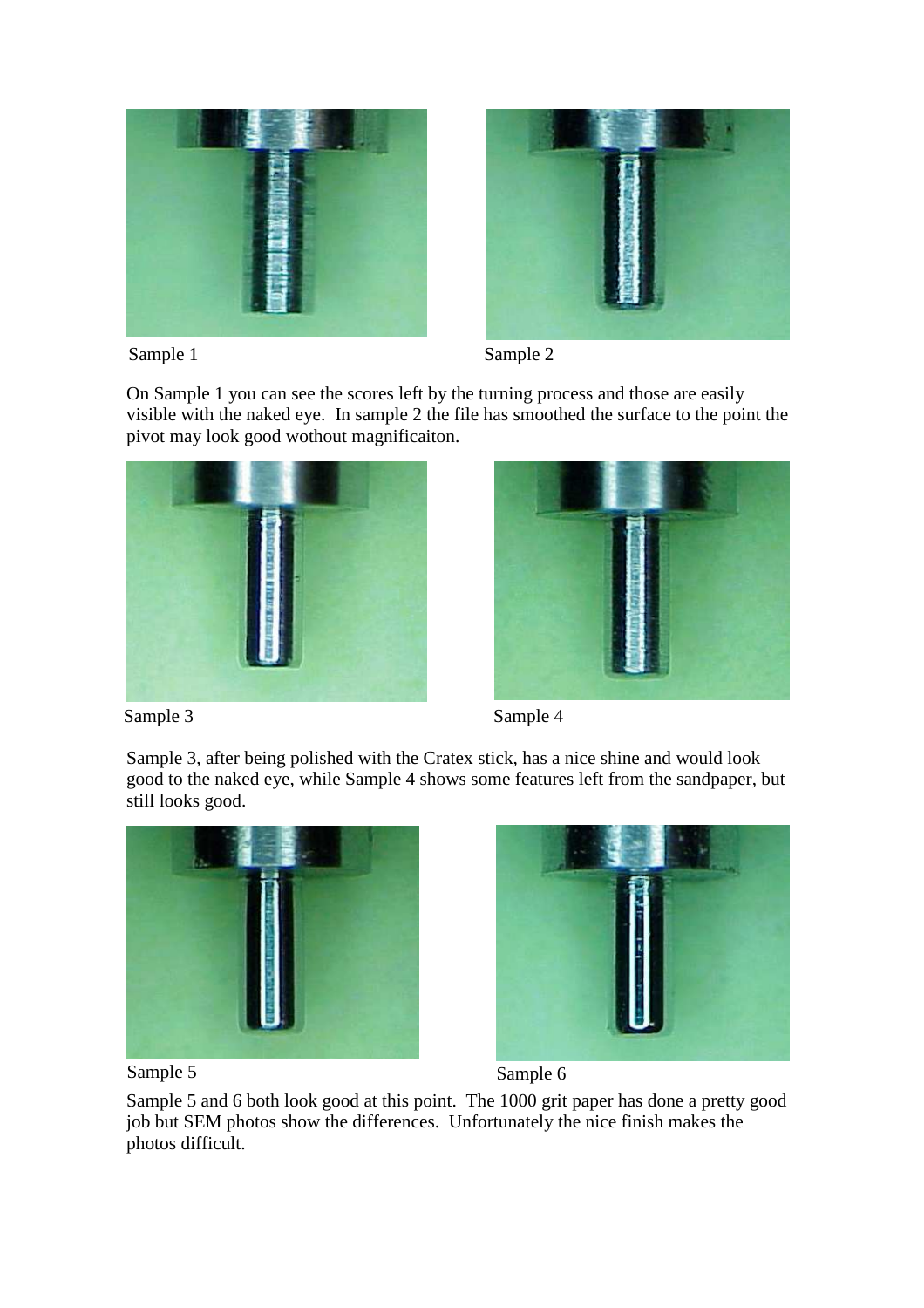

**Figure 10** – Sample 1  $@50x$ 



**Figure 11** – Sample 1 @120x

These photos show the surface of sample #1 in the "as turned condition". This condition would represent the starting surface condition for all other samples. The scores are visible with even the slightest magnification, but the SEM photographs make the surface features very easy to see in great detail. At the lowest magnification, 50x in Fig 10, you can see this would be an extremely poor pivot.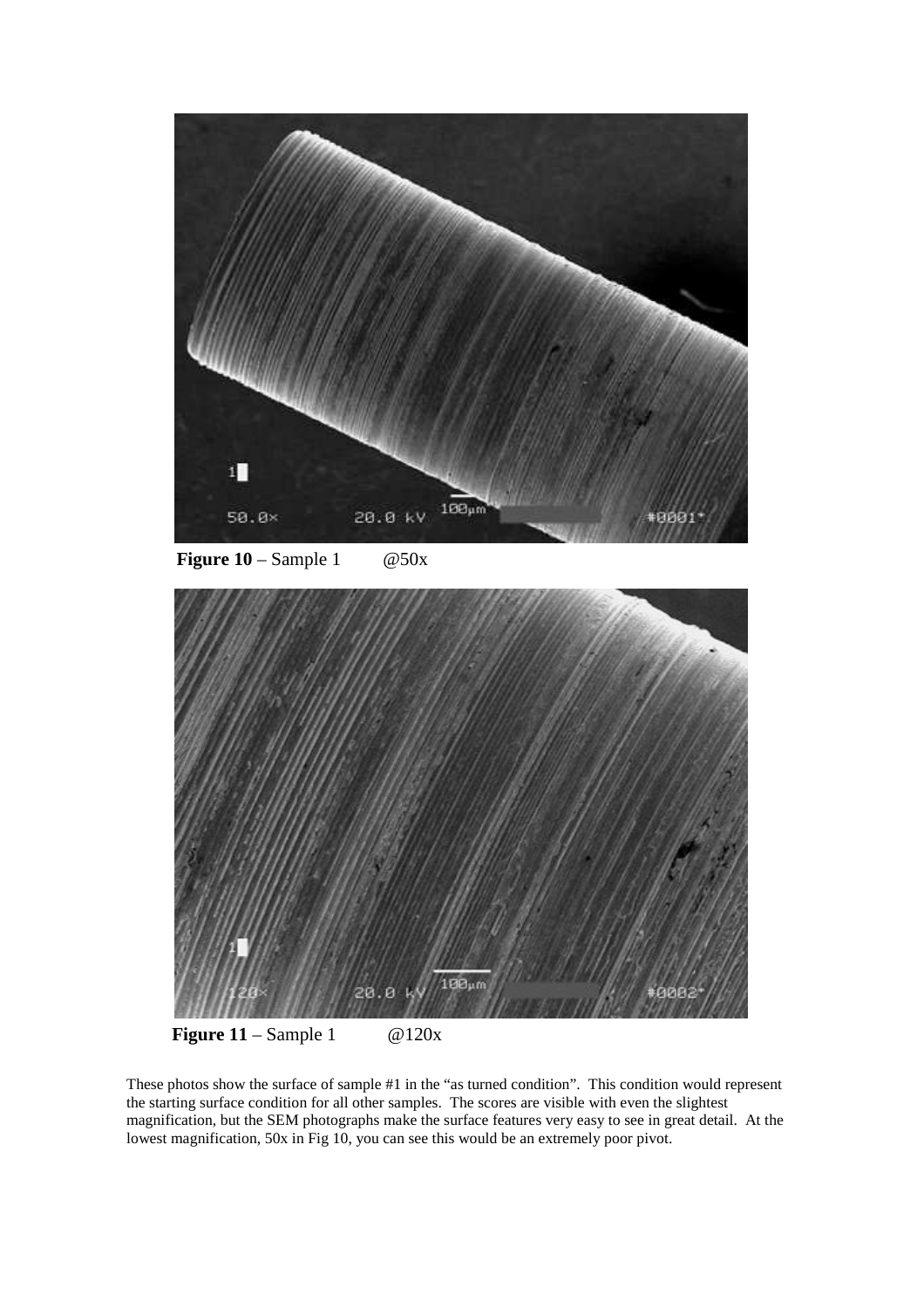

**Figure 12** – Sample 1 @100x



**Figure 13** – Sample 1 @1000x

These two figures are again of sample 1, but at higher magnification and orientation. You will see the surface details that would almost look like the surface of a record (remember those!). As shown at 1000x in figure 13 you can see the grooves created by the cutting tool and the tears and burrs present at the microscopic level. These are what you are trying to eliminate when polishing pivots (and don't forget the holes in the bushings and plates!!)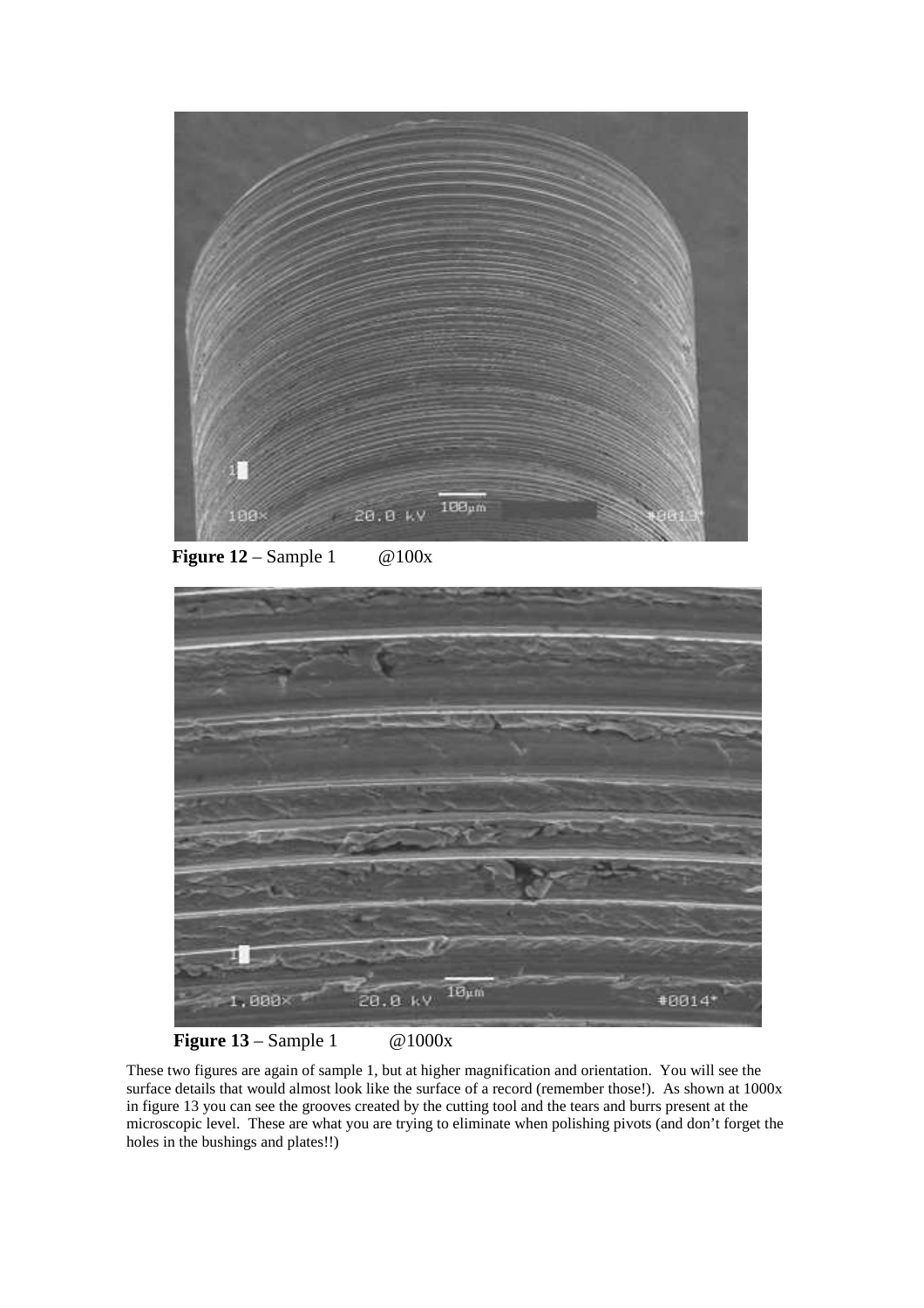

**Figure 14** – SEM Sample 2-1



**Figure 15** – SEM Sample 2-2

This sample was filed to remove the majority of the roughness that was present in the initial condition represented by sample #1; and would also be done to restore a pivot to a cylindrical shape. In these SEM photos the surface doesn't look too bad but still leaves a lot to be desired for a workable clock pivot.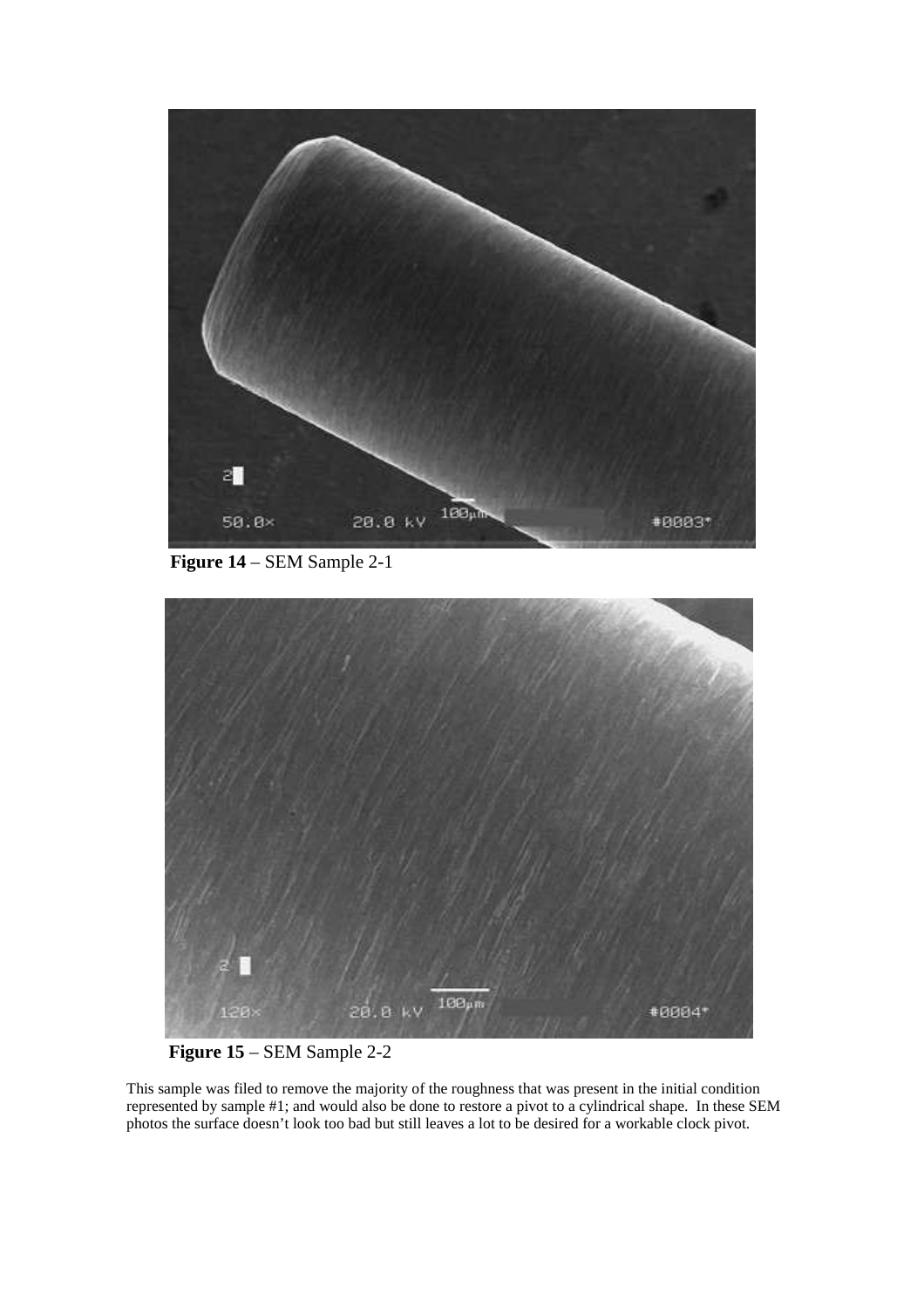

**Figure 16** – SEM Sample 2-3



**Figure 17** – SEM Sample 2-4

At the higher magnifications and orientation, it is clear that the pivot is not as good as it first appeared at the lower magnifications. There are still grooves, tears, and burrs left in the surface and the roughness is very bad. You should be able to visibly see with slight magnification that more work is required on this pivot. The remaining samples had all been filed prior to their respective process.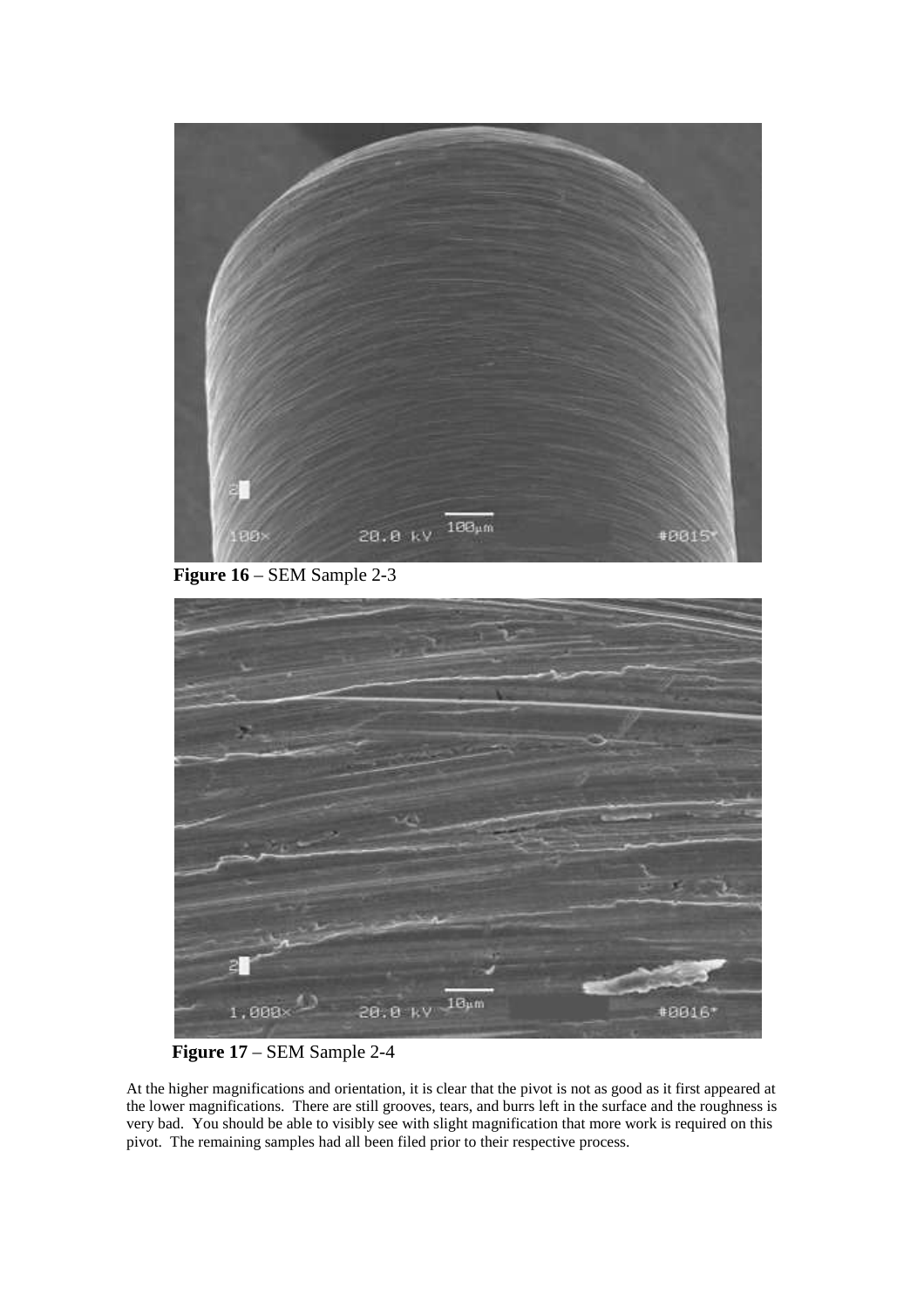

**Figure 18** – SEM Sample 3-1



**Figure 19** – SEM Sample 3-2

Sample 3 was the first sample that received a polishing operation. In these pictures the surface finish is starting to look a little better. Some grooves and features are still barely visible. The Cratex stick did tend to break the sharp edges and begin to leave a visually polished surface.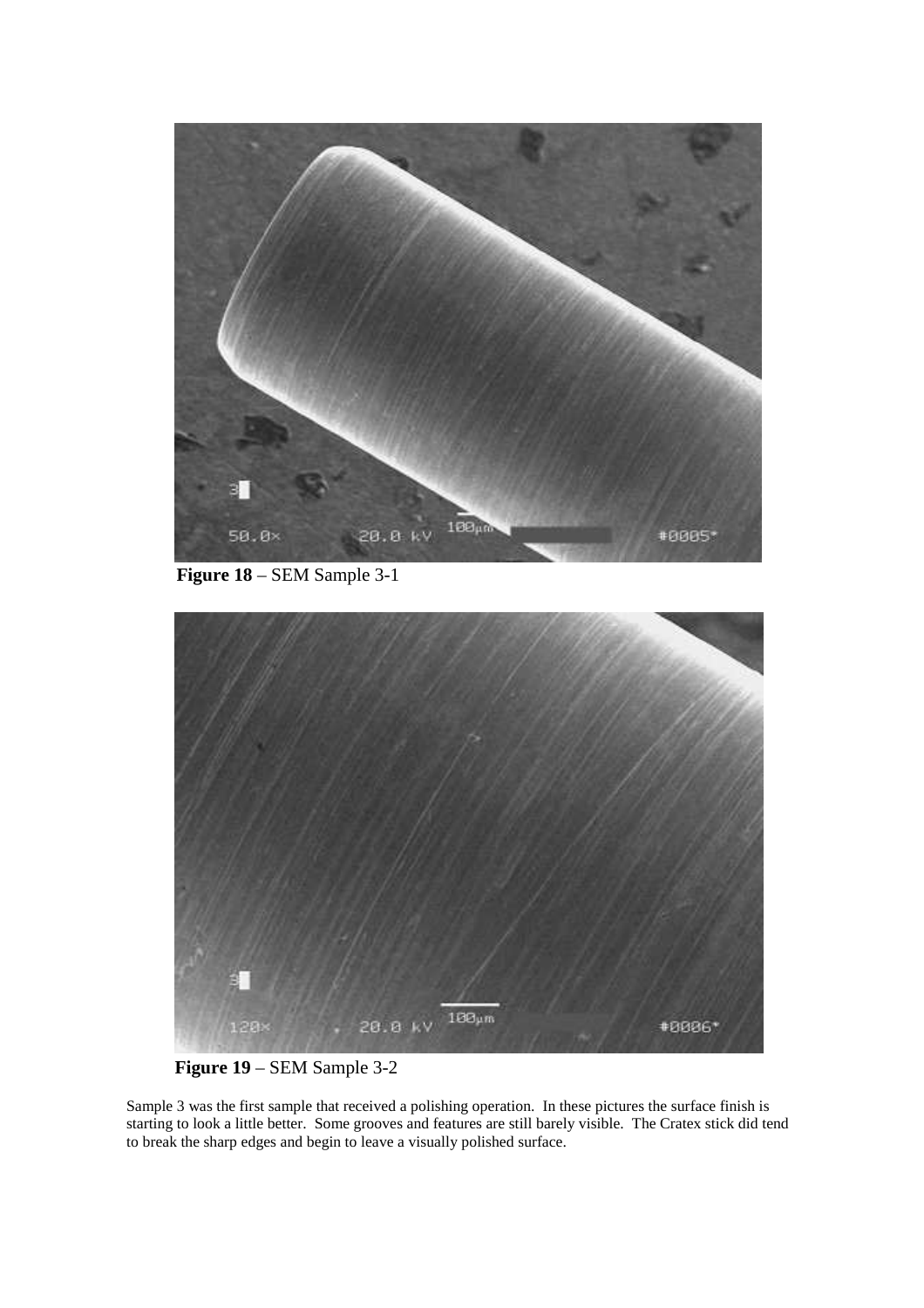

**Figure 20** – SEM Sample 3-3



**Figure 21** – SEM Sample 3-4

At the higher magnification it is clear that polishing with the Cratex stick left the grooves and only seemed to smooth the sharp edges and remove some of the burrs left from turning and filing. Polishing for a longer time may have improved the surface a little, but would still not be an acceptable finish. This would lead to rapid wear and friction in the newly bushed and burnished holes.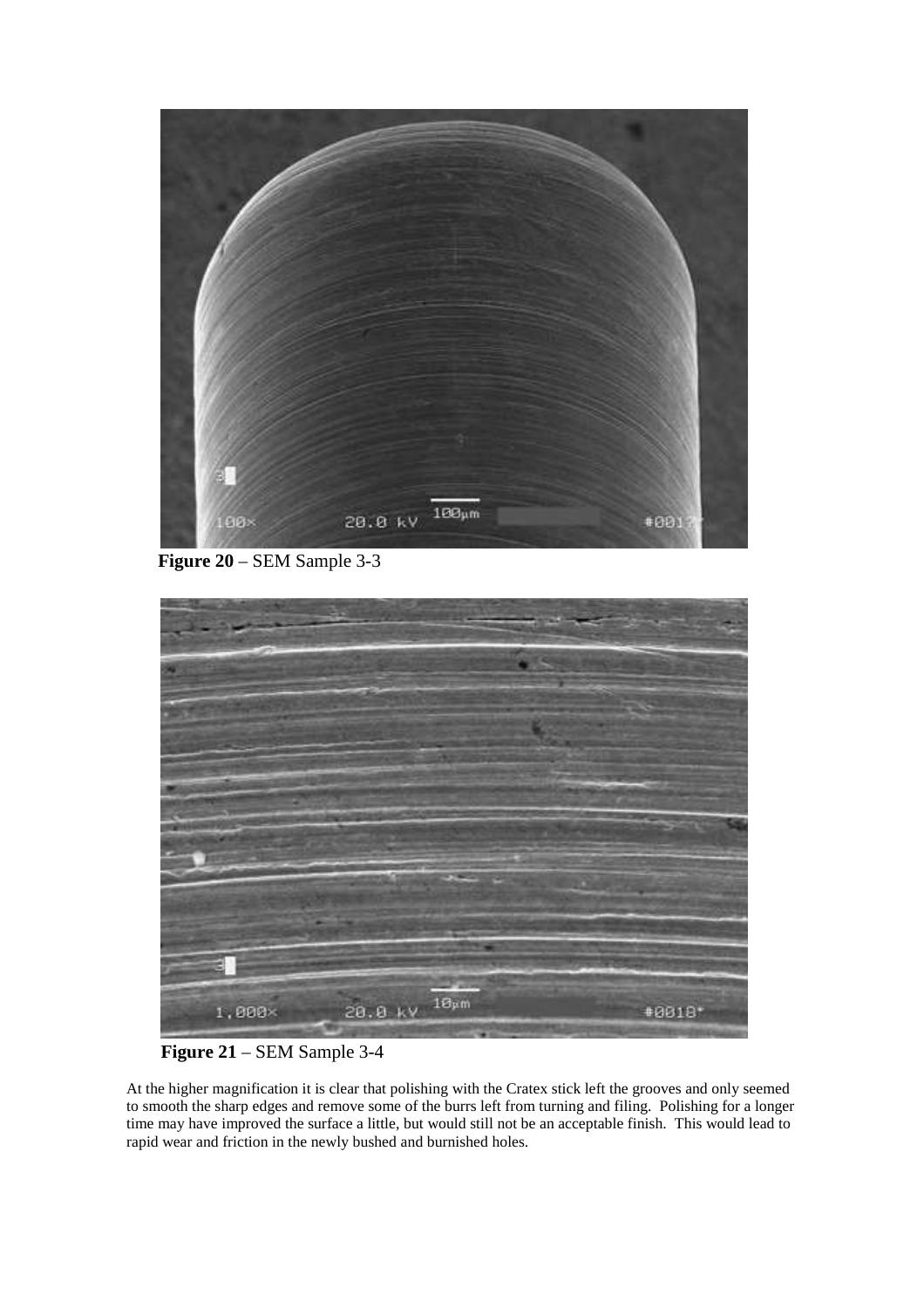

**Figure 22** – SEM Sample 4-1



**Figure 23** – SEM Sample 4-2

Sample 4 was filed and then 'polished' using a 320 grit paper. Visually it starts to look like a method that would produce an acceptable pivot. But at these low magnifications you can still see that we were only taking the high spots off of the previous finish. Leaving a rough surface with irregular features and traces of the original machining.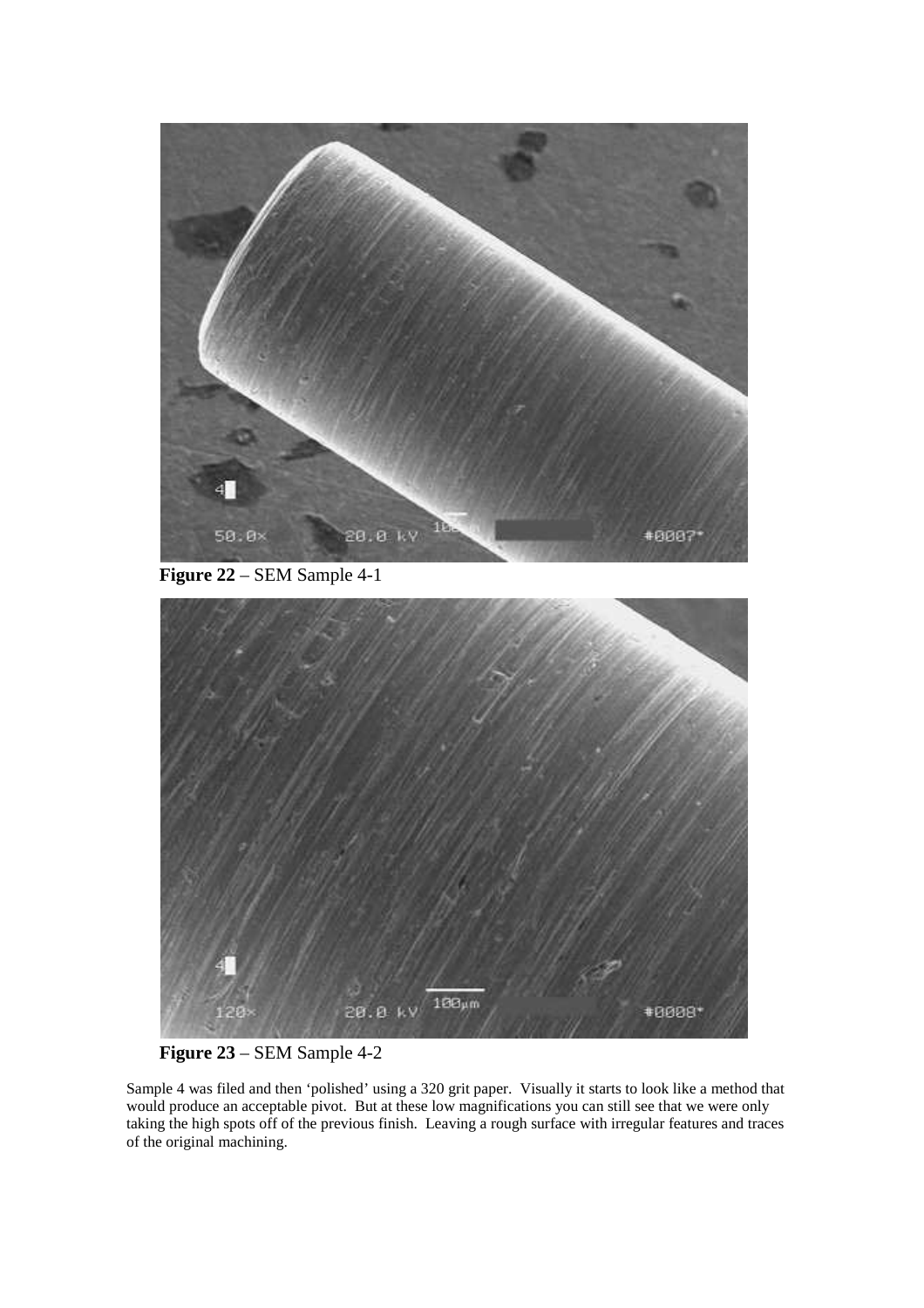

**Figure 24** – SEM Sample 4-3



# **Figure 25** – SEM Sample 4-4

Again at the higher magnification it is even more apparent that resulting surface finish is really not acceptable. New features have now appeared that seem to be the result of the fine grains of abrasives working on the surface of the pivot. In some respects this even appears worse than the 'as filed' condition represented in Sample #2.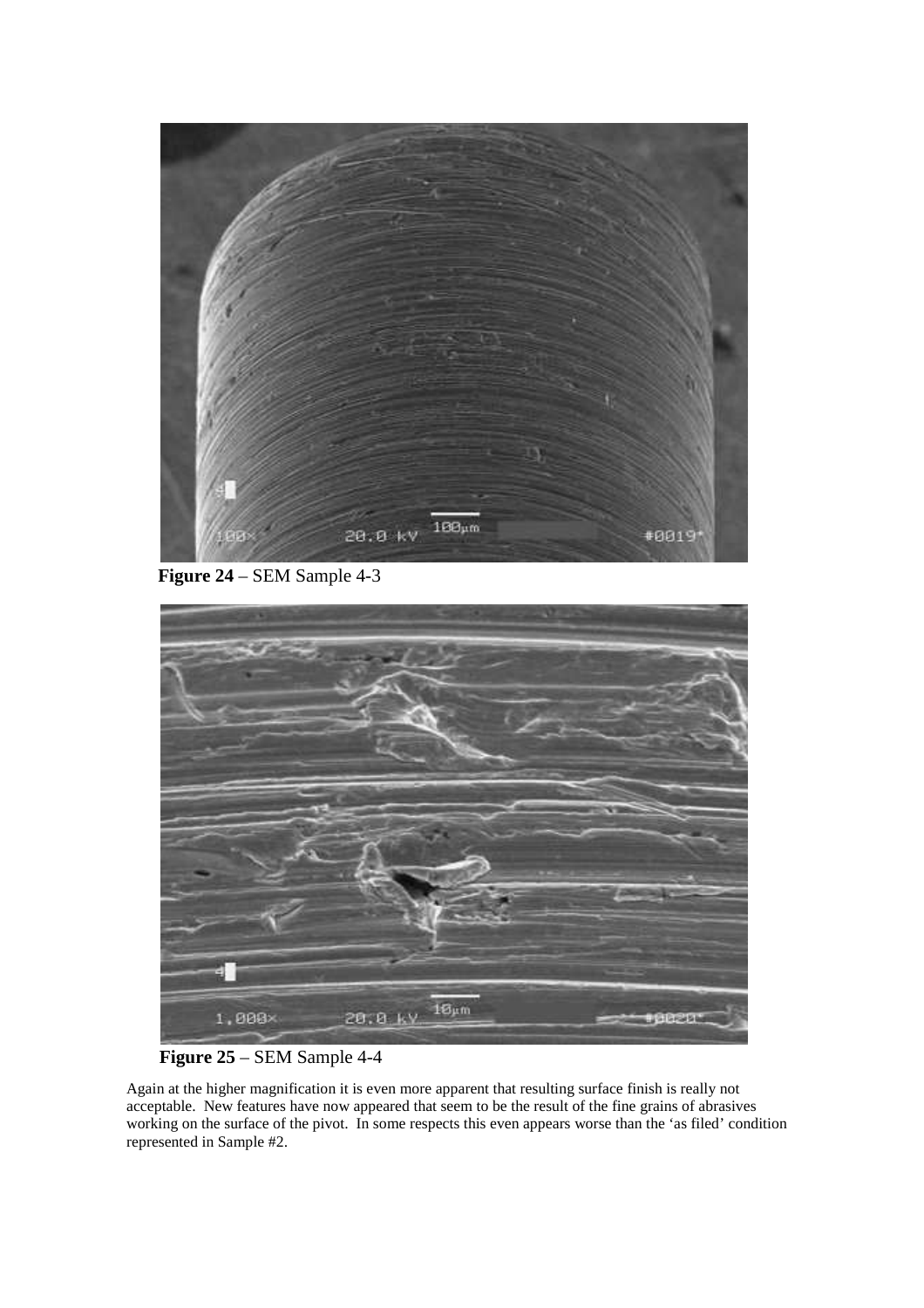

**Figure 26** – SEM Sample 5-1



**Figure 27** – SEM Sample 5-2

Sample #5 is the same as Sample #4 except the I continued to polish with an abrasive paper of a finer grit. A 1000 grit paper was used to further improve the surface left from the 320 grit polish. The finish of this pivot is probably acceptable and could be considered ready for re-assembly. The finish shown in Figure 27 shows that most surface defects have been removed and that a large bearing area is present; both desirable to reduce friction and wear.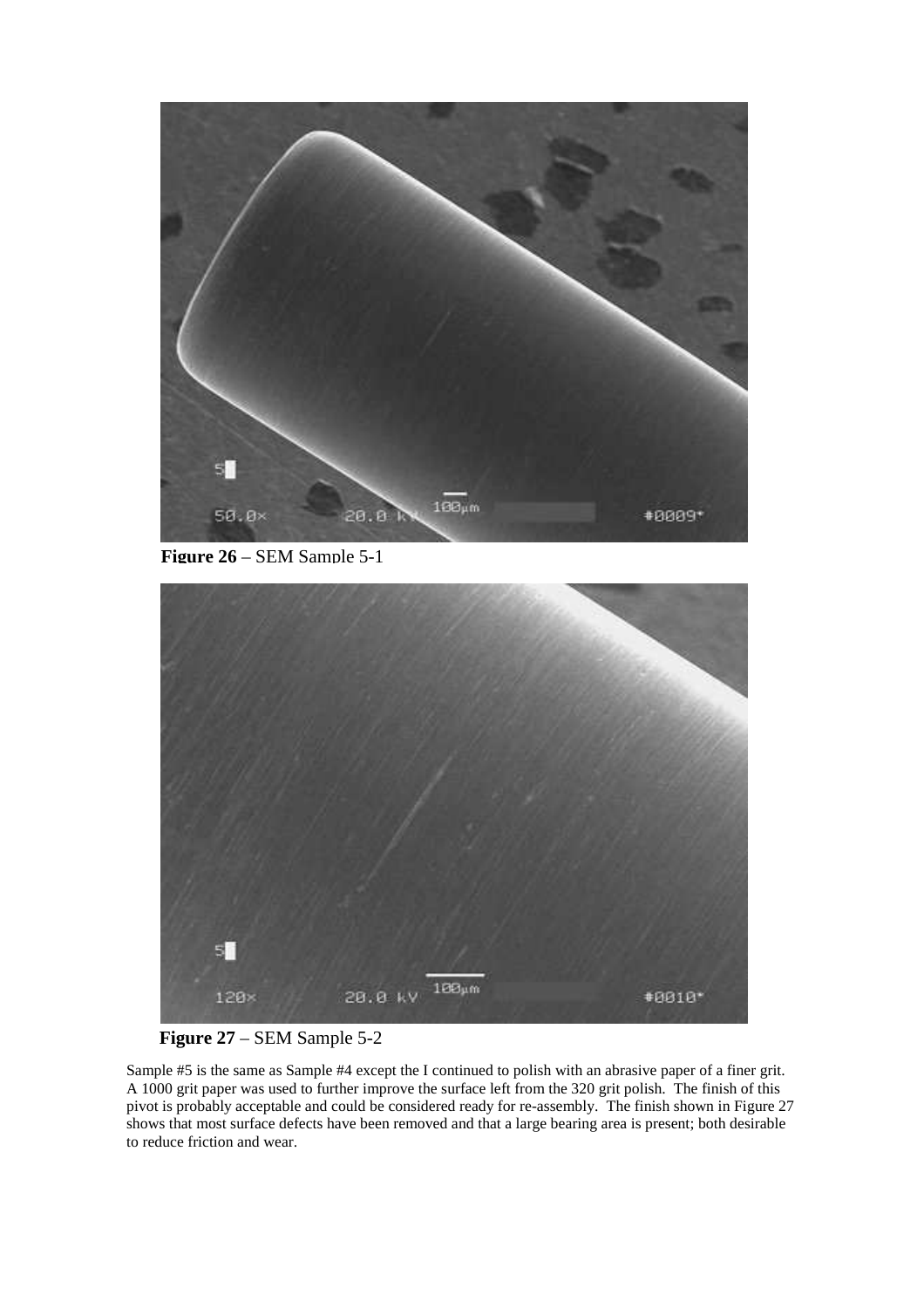

**Figure 28** – SEM Sample 5-3



**Figure 29** – SEM Sample 5-4

At the higher magnifications the surface finish does not appear too bad. Some irregularities such as scratches and tears are visible but the overall bearing surface condition is reasonable. By spending a little more time polishing, this method may result in even better conditions but was not tested.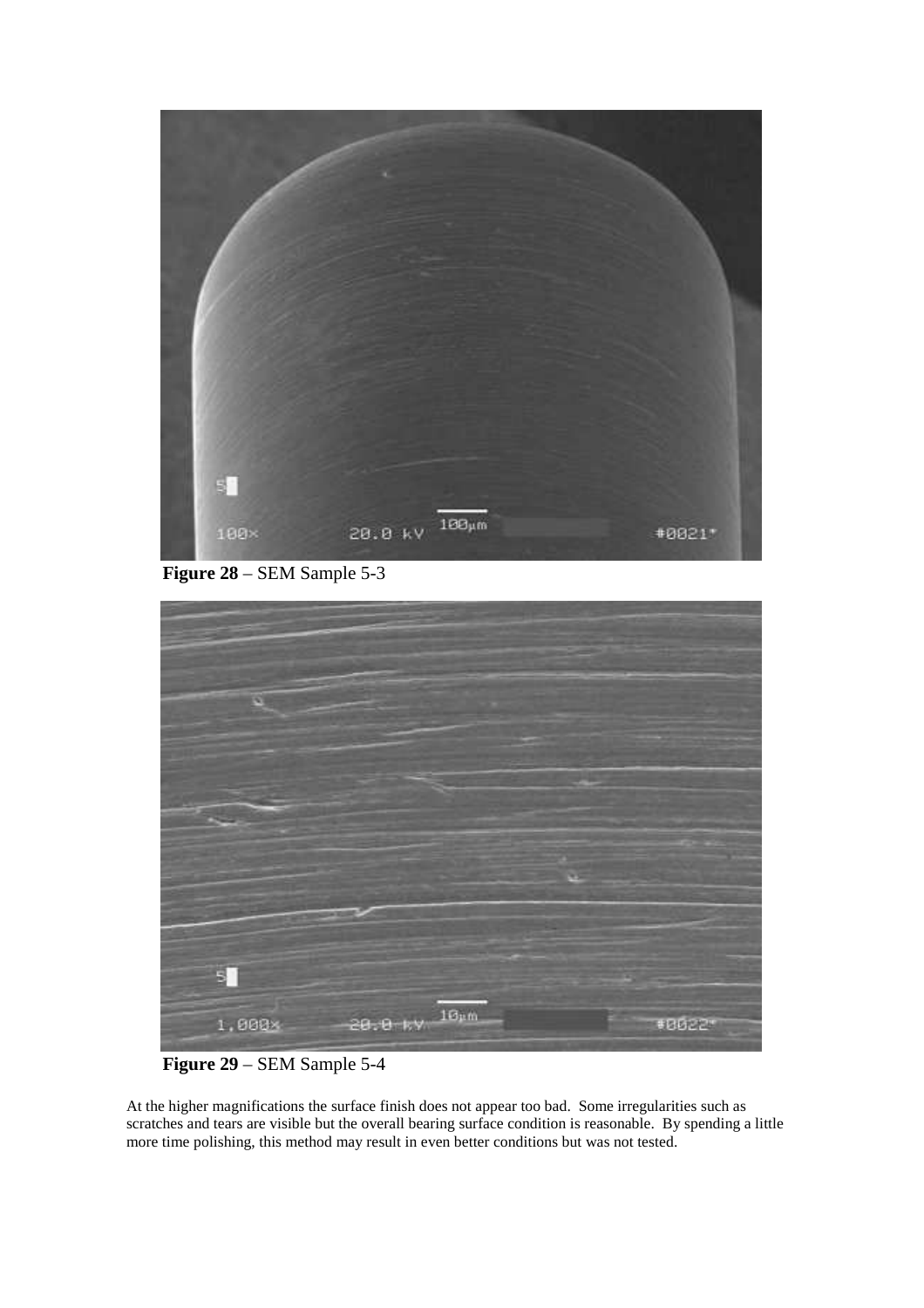

**Figure 30** - SEM Sample 6-1



**Figure 31** - SEM Sample 6-2

Sample #6 was turned, filed and burnished with a definite improvement seen. With little effort most defects were eliminated and a very smooth surface with almost the maximum bearing area produced. It is difficult to determine if the imperfections seen in these photos are remnants of the previous operations or a result of the actual burnishing.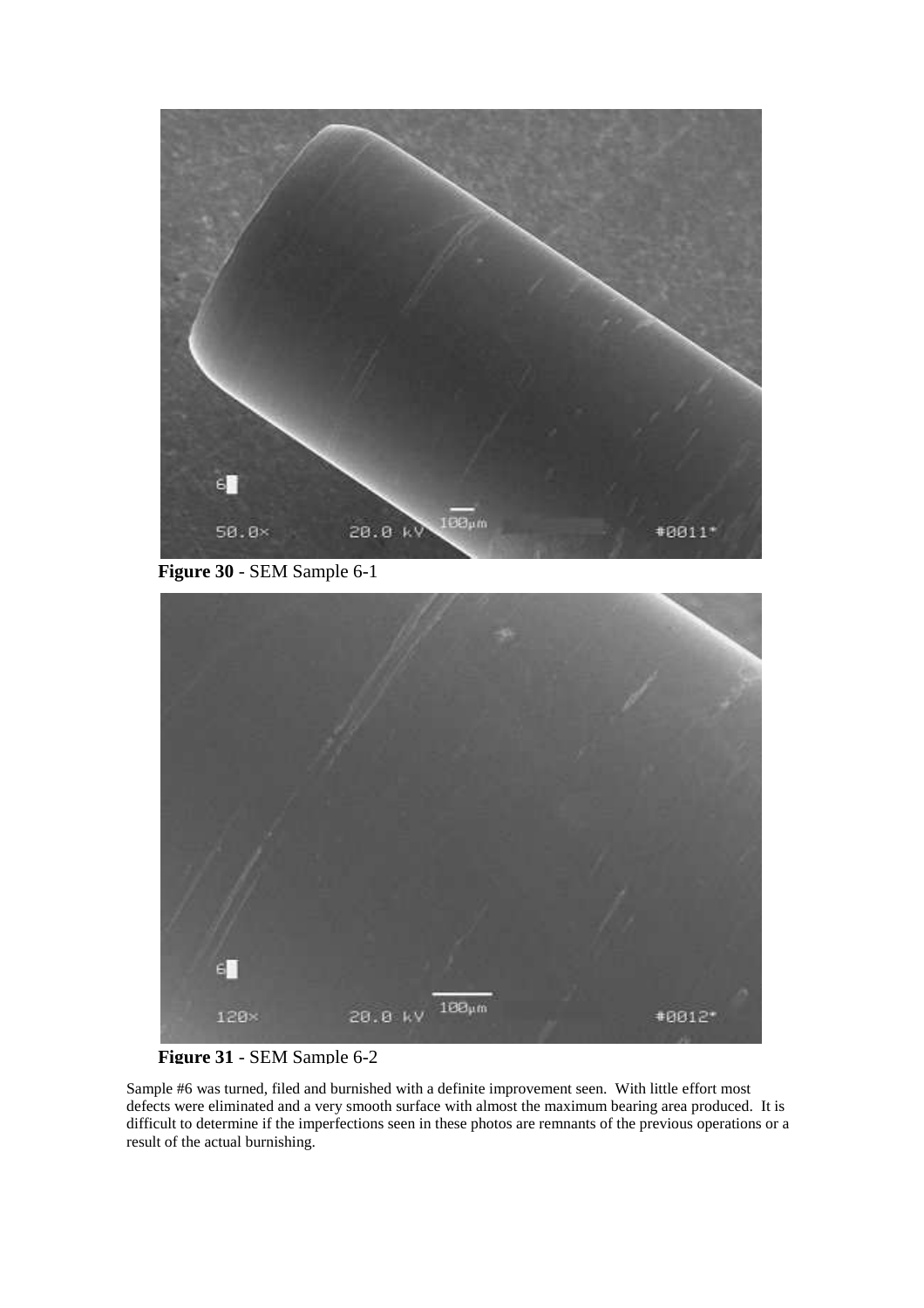

**Figure 32** – SEM Sample 6-3



**Figure 33** - SEM Sample 6-4

Even at the higher magnification the finish looks very good. Some scratches and marks are visible but their effects on the performance of a clock are left to further debates. The condition and cleanliness of the burnishing file and fixtures may also have an effect on the finish over the time that they may be in use.